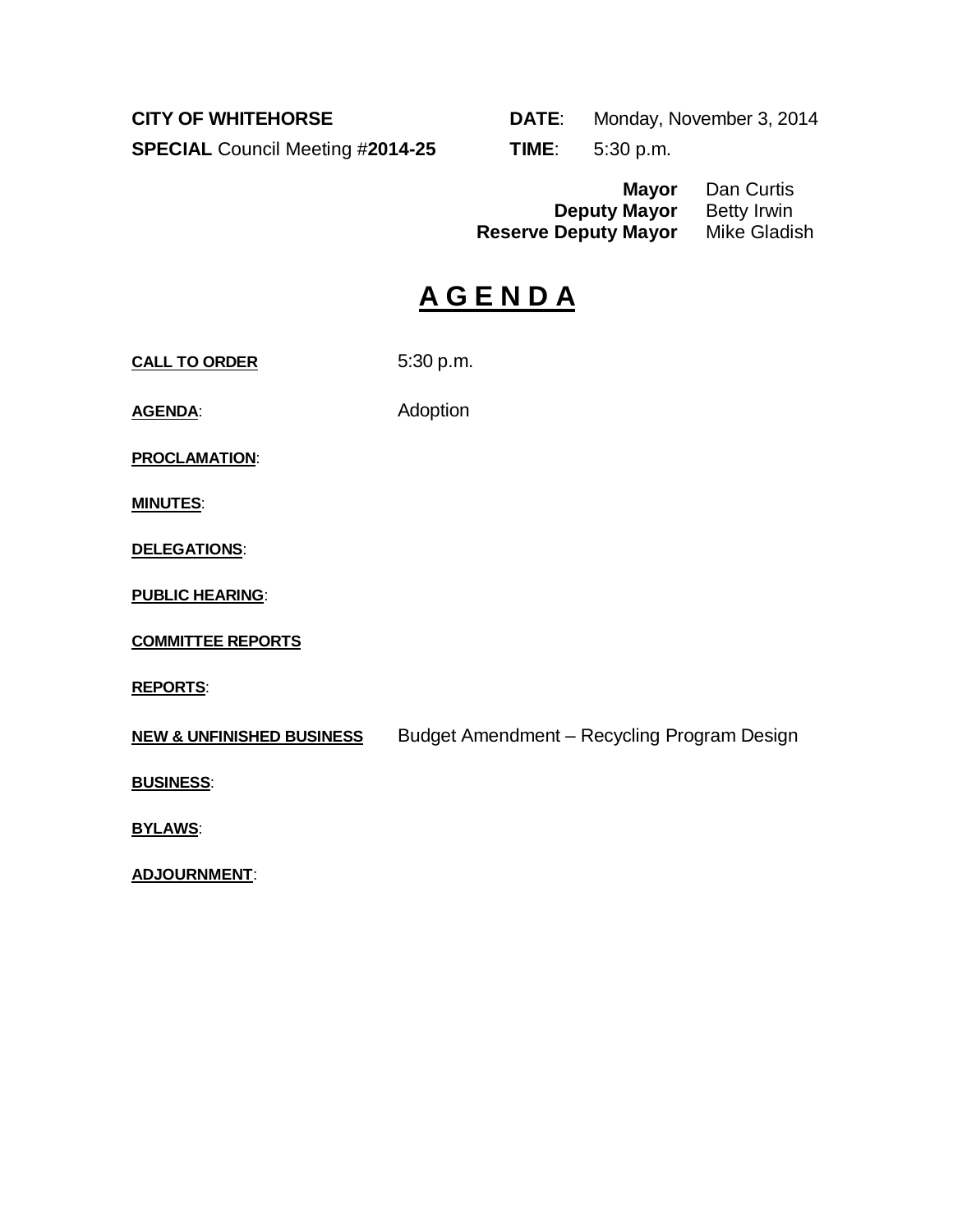# **ADMINISTRATIVE REPORT**

**TO**: City Council

**FROM**: Administration

**DATE**: November 3, 2014

**RE**: Budget Amendment - Recycling Program Design

#### **ISSUE**

Initiate recycling program design.

#### **REFERENCE**

• City-wide Recycling Collection and Processing Study by Morrison Hershfield

#### **HISTORY**

A study has recently been completed on the costs and potential of a residential recycling collection service in Whitehorse. This study estimated a cost of \$15/household/month for weekly collection. This cost covers both the collection and processing of recyclable materials. This study is available on the City of Whitehorse website.

A residential recycling collection service would be a user-pay model that would ensure a revenue source to the recycling processors for the materials that are collected. It would also provide a convenient method for residents to divert more waste.

Prior to full-scale implementation of a collection service, a number of decisions have to be made. The City needs to determine:

- what materials will be accepted;
- how the service will be procured;
- cost refinement;
- level of service:
- capital and operational requirements; and
- impact of involvement of other Yukon communities.

Program design for a recycling collection service would answer these questions and develop a plan for implementation. Upon completion of program design, anticipated in late March 2015, the City will have a turn-key plan that is ready to be implemented.

Since the announcement from Raven Recycling of the closure of their public drop-off for non-refundables, Mayor and Council and administration have heard from many members of the public concerned about the future of recycling in Yukon. Whitehorse residents are strong supporters of waste diversion efforts and are keen to do their part to increase recycling.

The City has worked with Morrison Hershfield on a number of reports, including Landfill Full Cost Accounting Assessment(2012), Construction and Demolition Beneficial Use and Diversion(2013), and the Recycling Processing and Collection Study(2014). Staff for